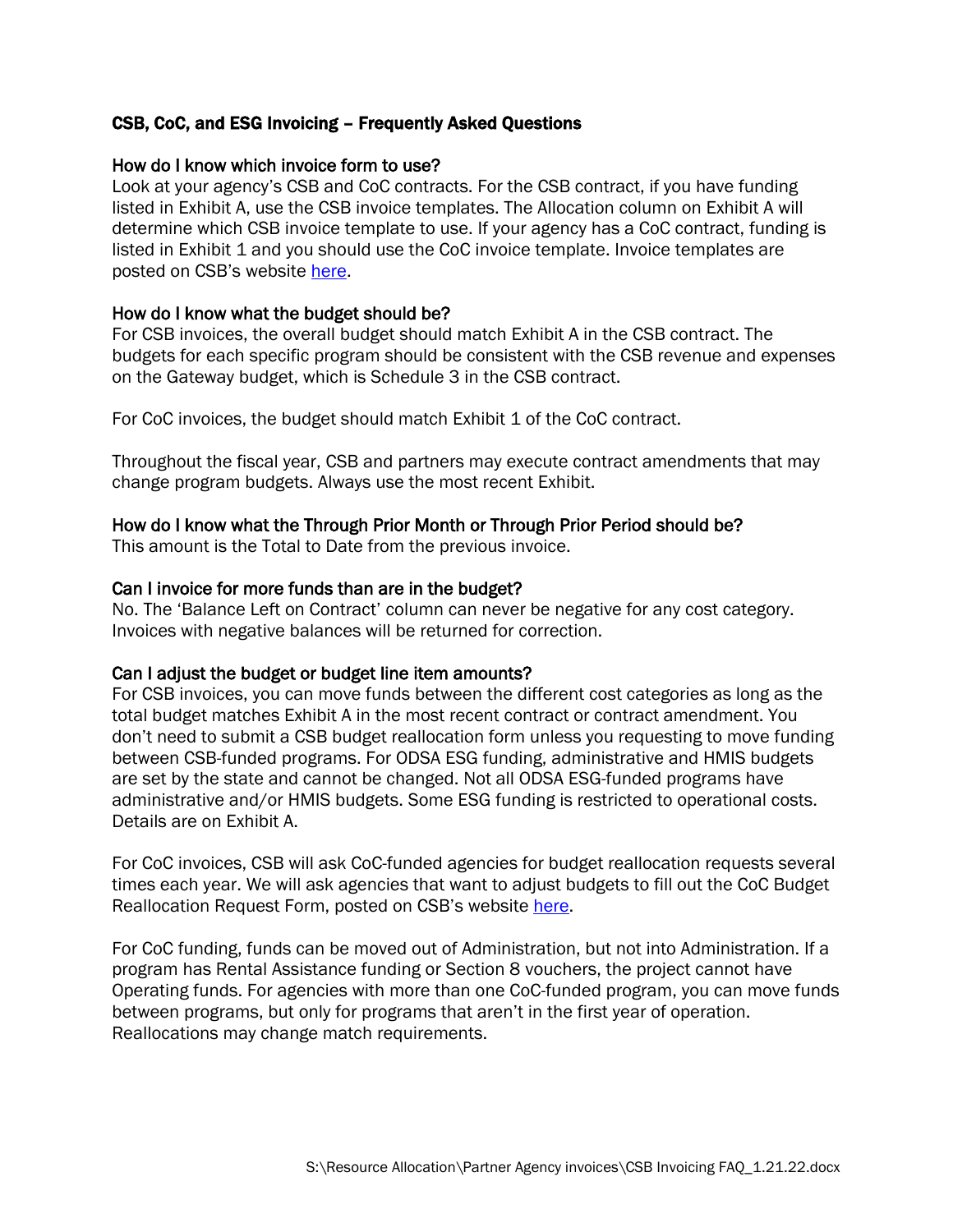For all other funding sources, administrative costs are allowable within reason. If you adjust fringe benefits or salaries and wages, please explain any fringe benefit rate that is more than 40% of salary and wages.

Each program has a unique mix of funding sources, requirements, and restrictions. Check with CSB when you're not sure what rules apply to your program and we will help clarify.

## Why do I have to provide detailed descriptions of costs on the Disbursement Journal?

CSB's funding comes from a wide variety of public and private sources. All of the different sources of funding come with spending restrictions and requirements. CSB has to be able to clearly document that the costs are eligible for each applicable funding source. Invoices with unclear cost descriptions will be returned for correction.

## How do I know what costs I can include on invoices?

For CSB invoices, refer to the Financial Guidelines reference document.

For CoC invoices, refer to the HUD Continuum of Care Eligible and Ineligible Costs reference document.

For ESG invoices, refer to the HUD Emergency Solutions Grant Eligible & Ineligible Costs reference document.

These resources are posted on CSB's website [here.](https://www.csb.org/providers/financial-tools) If you're not sure whether a cost is eligible, please ask.

# Can the check dates on the disbursements journal be different than the period covered by the invoice?

Yes, as long as the expense was incurred in the same fiscal year. For example, you can include a February cost on an April invoice because they are within the same fiscal year. If the date of the check is outside the fiscal year (e.g., July), but the expense was incurred within the previous fiscal year (e.g., June), the cost is eligible on the June invoice, but make it clear in the description column in which fiscal year the cost was incurred. Any exceptions for specific funding timeframes and amounts will be noted on Exhibit A.

# Can I include expenses that I have also billed to other funders?

No. Eligible expenses billed to other funders can be used as match on CoC invoices.

## Do I really have to get invoices signed by someone other than the person who prepared them?

Yes. Invoice submissions must include 1) a PDF of the Invoice tab, with the name of the person who prepared the invoice and the signature of the person who certified the invoice OR an email from the person who certified the invoice confirming approval. Always send an Excel version of both the Invoice tab and Disbursement Journal tab. We need to keep an approved invoice on file for audit purposes, to confirm authorization for requested payments. All fields highlighted in yellow must be filled out.

## Why can't I change the formulas on the invoice templates?

You shouldn't need to change the formulas. Contact CSB if you have trouble with any of the invoice templates.